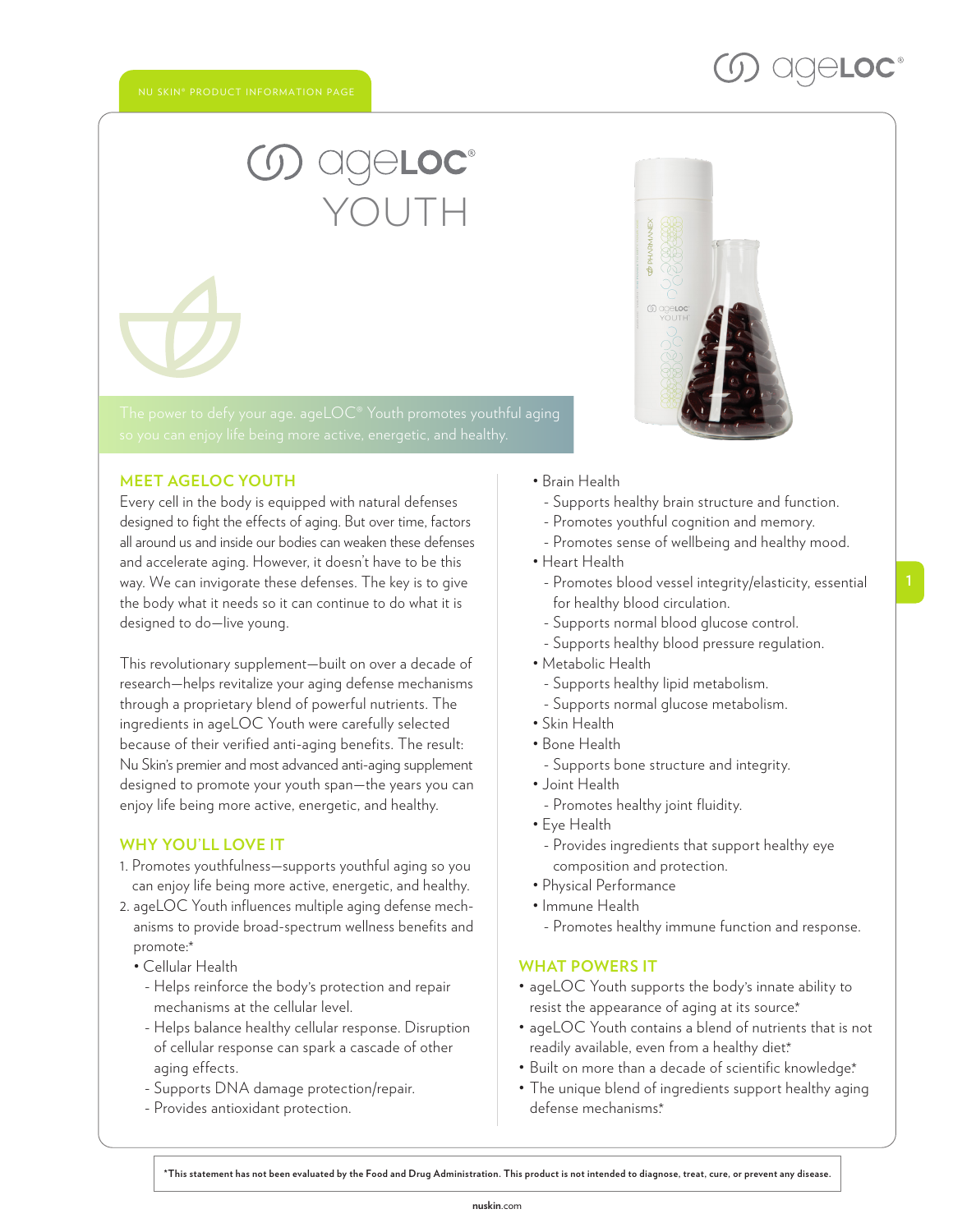## **5 OCCEDC** YOUTH

• SCS certified. Measure the antioxidant difference ageLOC Youth is making in your body.\*

#### **CONSUMER INSIGHTS**

- The aging population is increasing and younger people want to avoid early signs of aging!
- 25–35 year olds take a very hands-on approach to their health care, often turning to the Internet for more information on their health and supplement options?
- Seniors are not accepting traditional "elderly" stereotypes. They want to retain—or regain—their youth. They may have aged in years, but their attitudes are as young as ever.<sup>3</sup>
- Many parents are having children later in life and worry about maintaining their health and energy levels.<sup>4</sup>
- Today's grandparents don't feel like they look or act like the grandparents of a generation ago<sup>3</sup>
- Many seniors are delaying retirement to help them stay active and maintain their current lifestyles.<sup>5</sup>
- 

**2**

- <sup>1</sup> "Aging Population and Advanced Product Offerings Drive the Global Anti-Aging Products Market," Prweb, 2014
- 2 "Spotlight On Gen Y—Findings from Healthy World Report," Televox, 2013
- <sup>3</sup> "Don't Call Me Grandma," Mintel, May 2011
- 4 "The Ideal Age to Have a Baby," Psychology Today, June 2012
- <sup>5</sup> "Age of Adventure," Mintel, October 2010

#### **HOW TO USE IT**

Take two softgels twice daily with morning and evening meals. Store in a cool, dry place.

#### **COMPLEMENTARY PRODUCTS**

age $\mathsf{LOC}^\circ \mathsf{R}^2$ —helps you renew and recharge with two powerful formulas.

g3—this gâ`c superfruit juice is validated by science to support cellular rejuvenation and immune health. LifePak®—a perfect companion to ageLOC Youth, LifePak is our most advanced nutritional product and is designed to fill nutritional gaps in your diet.

#### **LEARN MORE ABOUT IT**

#### What are aging defense mechanisms?

Aging defense mechanisms are the body's way of fighting off and maintaining resistance to aging aggressors. As we age, changes in gene expression cause the body's aging defense mechanisms to decline in function, performance, and ability. ageLOC Youth maintains and supports the activity of aging defense mechanisms by positively modulating gene expression, helping us live youthfully. \*

Why is the ageLOC Youth ingredient blend difficult, if not impossible, to obtain even from a healthy diet? ageLOC Youth contains a unique ingredient blend that provides broad-spectrum benefits for everyone, regardless of dietary intake or supplement regimen. ageLOC Youth provides a potent blend of anti-aging ingredients, including concentrated extracts standardized for active compounds that would be difficult, if not impossible, to obtain at the same levels and on a regular basis—even from a healthy, well-balanced diet. Furthermore, ageLOC Youth delivers efficacious levels of these powerful nutrients and phytochemicals at consistent levels twice per day.

Will ageLOC Youth increase my skin carotenoid score? Yes, in fact, ageLOC Youth is SCS certified to increase your scanner score\*

What is the scientific substantiation for this product? Many clinical studies have been published documenting the health benefits of the ingredients included in ageLOC Youth. Additionally, there are several ageLOC Youth studies completed or ongoing.

#### **KEY SCIENTIFIC STUDIES**

- a. Bouwens, M., O. van de Rest, N. Dellschaft, et al. (2009) Fish-oil supplementation induces antiinflammatory gene expression profiles in human blood mononuclear cells. The American journal of clinical nutrition 90, 415–424.
- b. Chopra, M., P.E. Fitzsimons, J.J. Strain, et al. (2000) Nonalcoholic red wine extract and quercetin inhibit LDL oxidation without affecting plasma antioxidant vitamin and carotenoid concentrations. Clinical chemistry 46, 1162–1170.
- c. Earnest, C.P., J.S. Kupper, A.M. Thompson, et al. (2012) Complementary effects of multivitamin and omega-3 fatty acid supplementation on indices of cardiovascular health in individuals with elevated homocysteine. International journal for vitamin and nutrition research Internationale Zeitschrift fur Vitamin- und Ernahrungsforschung Journal international de vitaminologie et de nutrition 82, 41–52.

**\*This statement has not been evaluated by the Food and Drug Administration. This product is not intended to diagnose, treat, cure, or prevent any disease.**